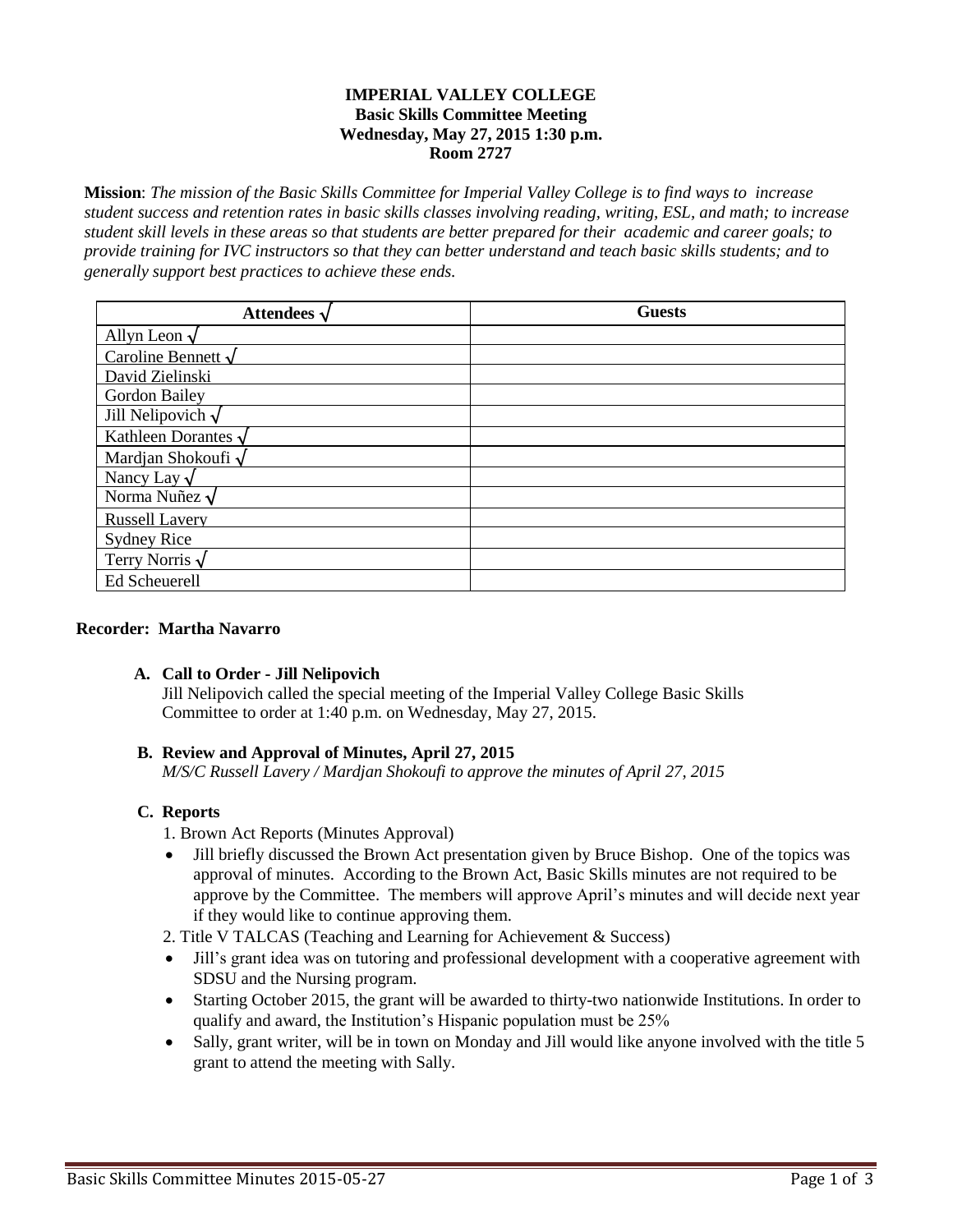- 3. Basic skills Expenditure Report (due July 31st)
	- Jill reminded members that the \$29,000 left must be spent by June 30, 2015.
	- Jill stated that the expense report will be submitted July 31, 2015 and October 15, 2015.
	- Eric Nelson, BSI Coordinator for the Chancellor's office, wants Committees to use real statistics.
	- Jill stated that part of the issue in being due July 31, not all the data will be submitted to MIS until June 30.
	- Jill will submit the proposal using in house data and will cross referenced it with MIS

### **D. Update on Previous Discussion Items**

#### **E. New Discussion**

- 1. Faculty Mentoring Program Math, English, ESL (Kathleen Dorantes, Allyn Leon, Jill Nelipovich) Computers + Software (Surface Computers, Camtasia,
	- Closed captioning for ADA compliance) faculty collaboration day.
	- The members discussed the idea of faculty becoming mentors for basic skills students. Some suggestions were made, for instance, linking an English class with a Math or History class
	- Basic Skills funds can be used to pay non-basic skills faculty that uses Basic Skills tools in their class to teach their students.
	- Jill will put together a proposal by June and email it to the members. She asked members to think of any activities they would like to work on for professional development. Jill added that faculty may be compensated for putting together a plan. Full time and part time faculty who have relevance to the discipline they teach would be invited to participate. The members agreed to name this "Faculty Collaboration day".
- 2. Fraction Software (Math Department)
	- $\bullet$  Students in math 60, 71, 81, 140 are having problems with fractions. Basic Skills will pay for the license software that will benefit Basic Skills math students.
	- Kathleen stated that she has not found any site software license. She added that the site license for My Skills Tutor will be expiring in September. Jill suggested searching the K-12 system.

#### **F. Action Items**

# 1. Learning Services (Terry Norris)

# *M/S/C Kathleen Dorantes / Allyn Leon to approve all tutoring programs*

- The members agreed to combine and vote on all tutoring programs as one request.
- *Tutor Training \$1523.00* Terry distribute copies of the tutor training proposal. Terry explained that due to new HR regulations, tutors are required to be replaced every two years.
- Tutors will need to be trained during the summer in order to be prepared for the fall 2015 semester. The Writing Lab is requesting three new tutors and the Study Skills Center is requesting six. The proposal included a breakdown of the tutor training salary, workmen's compensation and printing cost. The outcome will be assessed thru student surveys.
- *Summer 2015 Embedded Tutoring Program -\$1645.30* (was tabled at the April 27 meeting)
- *Math Tutors for Summer 2015 Session- \$3,100.00* Caroline distribute her proposal. She is requesting four math tutors for the summer 2015 session. One tutor will be paid \$13.75 per hour and the other three tutors will be paid \$9.00 per hour. All four tutors will be working ten hours a week for six weeks.